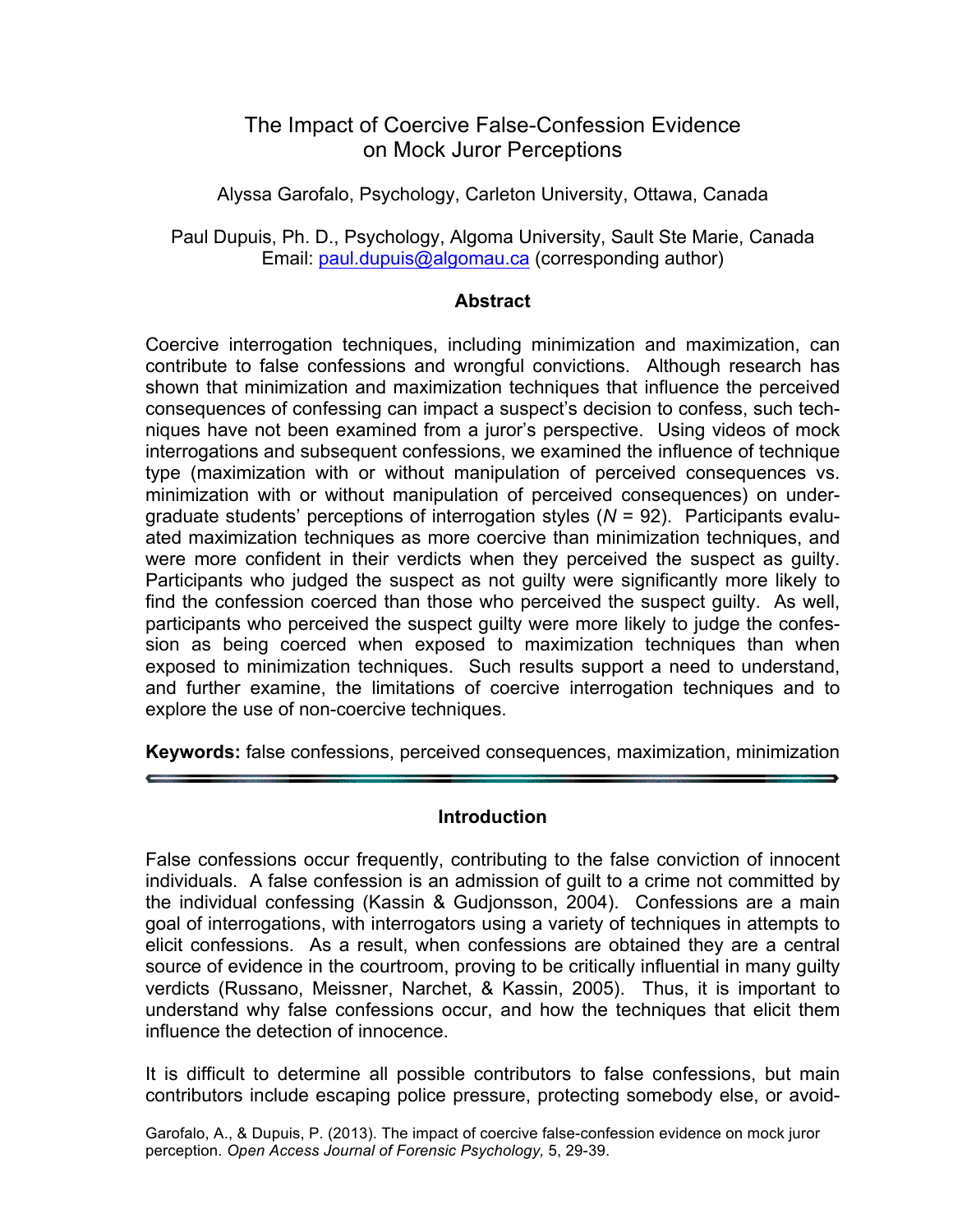ing detention (Kassin & Gudjonsson, 2004). There are three generally recognized types of false confessions including voluntary, coerced-compliant, and coercedinternalized. Voluntary false confessions may occur due to a desire for notoriety, to self-punishment, to mental illness, or to protection of the real criminal. In these cases, the individual willingly provides a false confession with little or no police prompting (Kassin & Gudjonsson, 2004). Coerced-compliant false confessions are induced through police interrogation when the suspect is trying to escape the negative aspects of the interrogation, avoid a threat, or gain a promised reward. At the time of the interrogation, the short-term benefits seem to outweigh the long-term consequences (Kassin & Gudjonsson, 2004). Coerced-internalized false confessions involve the suspect confessing to the crime, coming to believe in his/her guilt, and even confabulating false memories that provide details of the crime in question (Kassin & Gudjonsson, 2004).

During an interrogation, minimization and maximization techniques are often employed. Minimization techniques minimize the seriousness of an offence, while maximization techniques rely on scare tactics to intimidate the suspect (Russano et al., 2005). Kassin and Keichel (1996) developed the first laboratory paradigm for studying the involvement of such techniques in false confessions, in which participants were instructed that the ALT key could not be pressed during a typing task or the program would crash and cause the data to be lost. However, the computer crashed regardless and the participants were accused of hitting the key. Kassin and Keichel found that, after false evidence was provided, 69% of participants signed the confession and, of these, 25% showed internalization, or belief in the confession, while 9% confabulated details. Horselenberg, Merckelbach, and Josephs (2003) examined the effect of a higher consequence, in the form of monetary loss within the same paradigm, and obtained similar results.

In an attempt to increase generalizability, Russano et al. (2005) created a novel paradigm that used a cheating premise to elicit confessions. Staged as a problemsolving task, participants were accused of cheating and were interrogated using minimization techniques and the possibility of making a deal to reduce consequences. Participants were 1.66 times more likely to confess when minimization was used, and 1.43 times more likely to confess if offered a deal. True confessions were most likely when neither technique was used and least likely when both were used. Another interrogation technique, called the bluff technique or threat of proof, may represent the promise of future exoneration for those who are innocent (Perillo & Kassin, 2010). After being tested in both the computer-crash and cheating paradigms, Perillo and Kassin discovered that the bluff technique also elicited high degrees of internalization and confabulation among false confessors.

Horgan, Russano, Meissner, and Evans (2011) sought to improve diagnosticity by using minimization and maximization techniques that either do or do not influence perceptions of confession consequences within the cheating paradigm. Kassin and McNall (1991) had previously shown that many techniques imply either a threat of more severe punishment or the expectation of leniency, thus manipulating per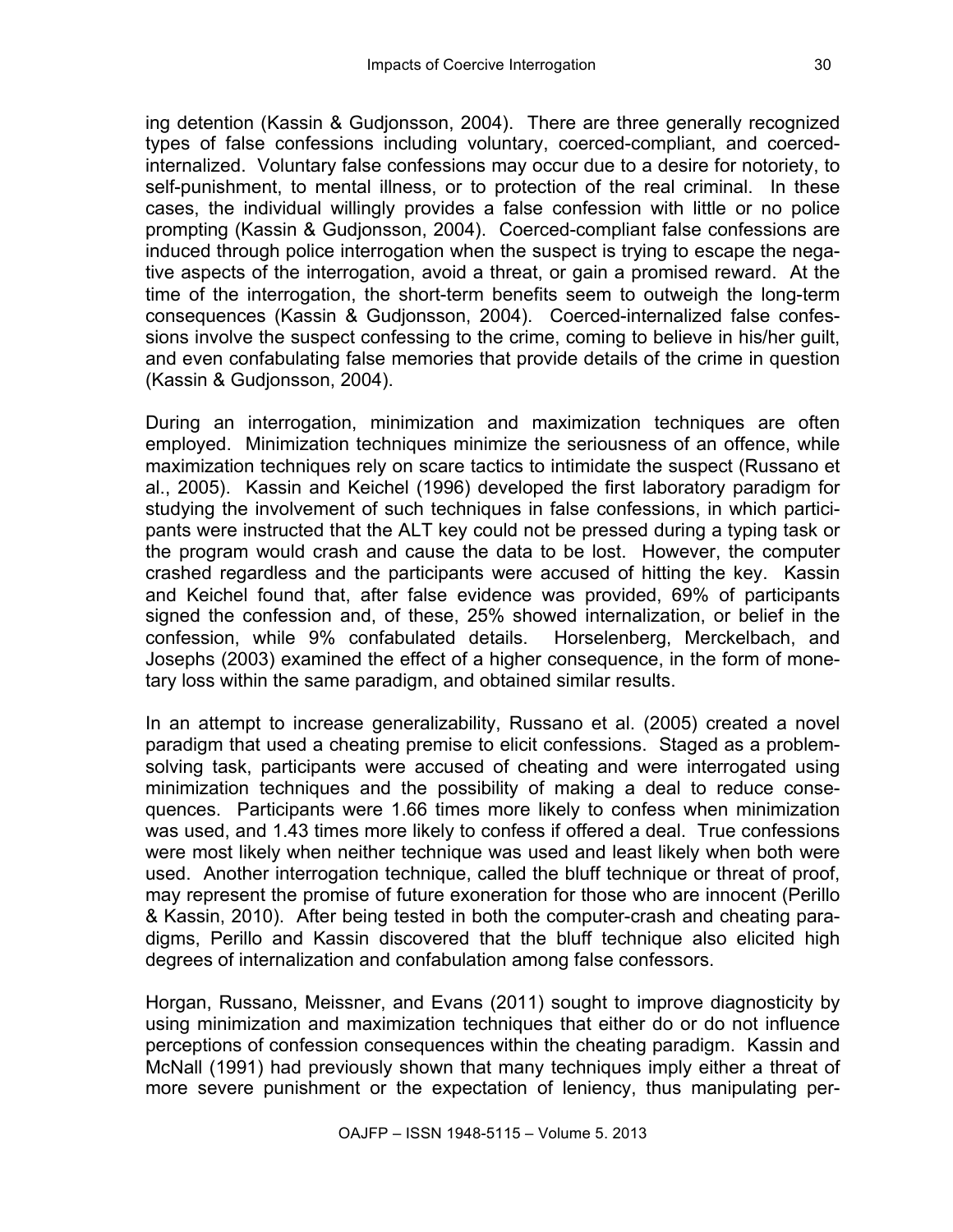ceived consequences. While some minimization and maximization techniques do manipulate the perceived consequences of confessing, many rely solely on the demeanor of the interrogator and rapport between the interrogators and suspects to elicit a confession (Horgan et al., 2011). Techniques with no manipulation were 2.37 times more diagnostic than those with manipulation (Horgan et al., 2011). However, it is difficult to interpret these results, as maximization and minimization techniques were collapsed as one.

Beyond attempting to understand what factors cause false confessions, some researchers have focused on how such confessions are judged. Accepting that interrogation techniques can elicit false confessions, it is important to comprehend how investigators and jurors react to these confessions. It is a common assumption that individuals can detect deception but evidence does not seem to support this notion (Kassin & Fong, 1999; Meissner & Kassin, 2002). This is particularly detrimental as confession evidence can be more powerful than other forms of evidence (Kassin & Neumann, 1997). At the same time, Narchet, Meissner, and Russano (2011) found that investigators with biased expectations of guilt were more likely to judge an innocent participant as guilty after the interrogation. This poses a problem since investigators typically approach an interrogation with the assumption that the suspect is guilty. Similarly, Kassin, Goldstein, and Savitsky (2003) found that investigators expecting a guilty suspect used more interrogative techniques, and were again more likely to judge the suspect as guilty. Thus, there are detrimental consequences of behavioral confirmation in the interrogative process.

The types of techniques used during an interrogation also influence jurors. Kassin and Wrightsman (1980) used trial transcripts to determine whether an individual is able to discount coerced confessions and found that participants were still likely to perceive a suspect as having committed a crime even when coercion was clear. If such coerced confessions are retracted or deemed inadmissible in court, jurors do not completely discount the confession as evidence (Kassin & Sukel, 1997). Additionally, Kassin and Wrightsman (1981) found that, even with specific judicial instructions to ignore coerced confessions, participants are still likely to judge the suspects as guilty. Woody and Forrest (2009) supported these results in discovering that the prospect of coercion having caused a confession does not significantly reduce unjust verdicts.

Undergoing training in deception detection has not been shown to increase accuracy, both in students and law-enforcement professionals, although confidence has been found to increase in professionals (Kassin & Fong, 1999; Meissner & Kassin, 2002). Similar results have been obtained when students and professionals viewed videotapes of prison inmates, although participants were more accurate in their decisions when an audiotape was used (Kassin, Meissner, & Norwick, 2005). Levine, Kim, and Blair (2010) further exemplified such inaccuracy in professionals, as participants were typically unable to determine the difference between true and false denials. This is particularly concerning as there is obvious potential for law enforcement professionals to contribute to falsely incriminating innocent suspects.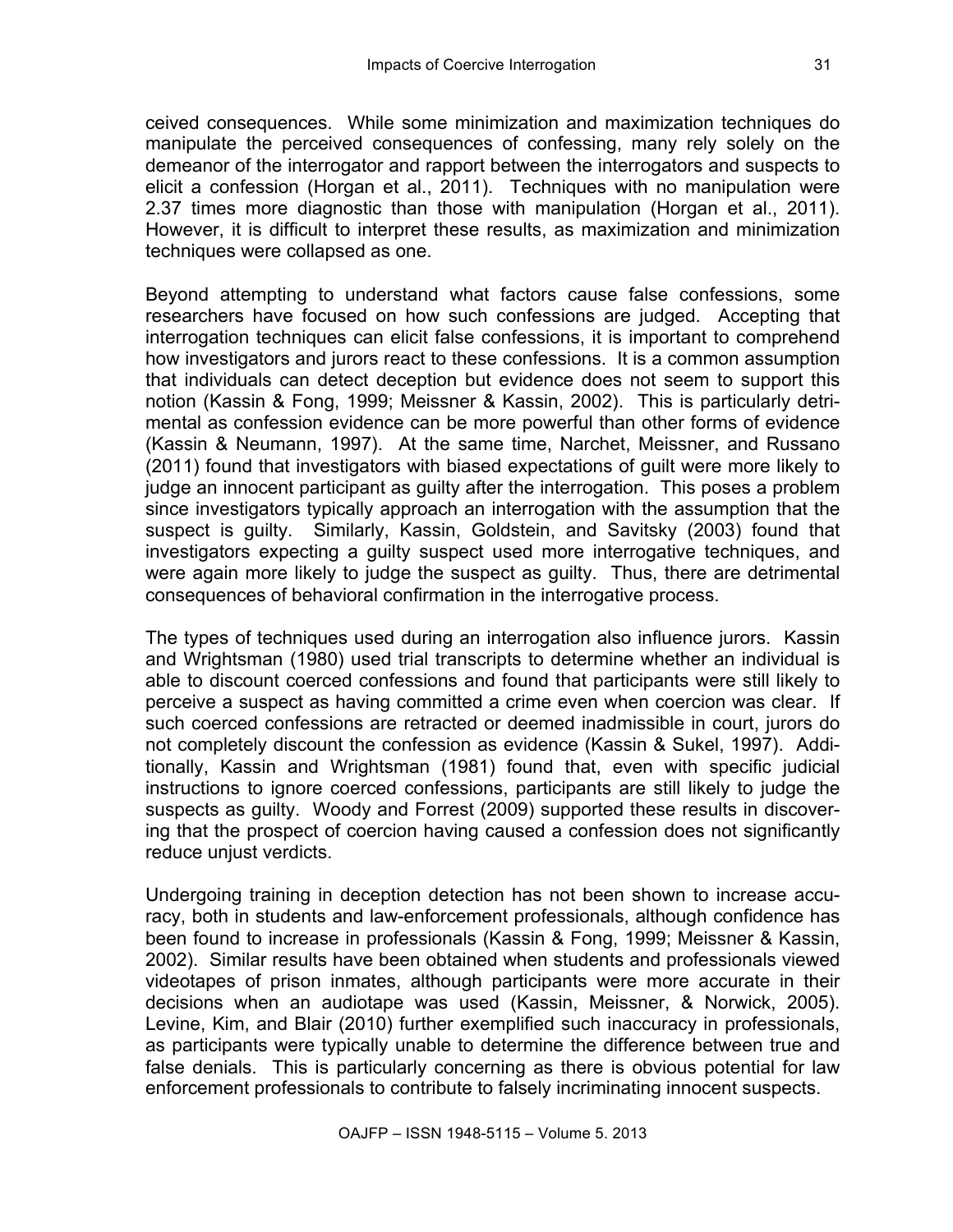Further, it is pertinent to understand which interrogative techniques are most impactful in juror decisions, as their judgment is critical to verdicts. Those techniques that are least likely to negatively impact juror decisions should be examined. Presently, much research focuses on the diagnosticity of interrogation techniques in an attempt to reduce the rate of false confessions. However, there are few studies that apply the popular cheating paradigm (Russano et al., 2005) to juror perceptions, and this area needs further exploration. By applying the cheating paradigm to juror perceptions, one can start to establish the impact of different interrogative techniques on juror judgments.

Until recently, research in the area of juror perceptions of interrogative techniques has relied mainly on trial transcripts, which pose a serious limitation with their lack of visual stimulation and detail (Kassin & Wrightsman, 1981). Providing video evidence allows the juror an opportunity to use various cues aside from the written word that will help determine if a confession is coerced, and perhaps invalid. Previously, research has been completed using video evidence of interrogations, yet the focus of these studies has been primarily on camera perspective (Lassiter, Diamond, Schmidt, & Elek, 2006).

Rather than focusing on camera biases, we examined the perceptions of mock jurors exposed to videotaped confessions depicting minimization techniques with or without manipulation of perceived consequences and maximization techniques with or without manipulation of perceived consequences (Horgan et al., 2011). The videotaped confessions were judged for guilt, confidence in verdict, voluntariness of confession, and level of coercion. Accumulating data on mock juror perceptions of common interrogative techniques may inform relevant parts of the justice system and contribute to a re-examination of the procedures used to interrogate suspects. We expected that confessions elicited using maximization techniques would be perceived as more coercive and would result in fewer guilty verdicts, particularly when the perceived consequences of confessing were manipulated. We also expected that confessions elicited using minimization techniques would be perceived as less coercive and would result in more guilty verdicts, particularly when no manipulation of perceived consequences was used.

# **Materials and Methods**

# **Participants**

Ninety-two undergraduate students from Algoma University participated in this study for course credit. The mean age of participants was 18 years. This study was conducted with the approval of the Algoma University Research Ethics Board.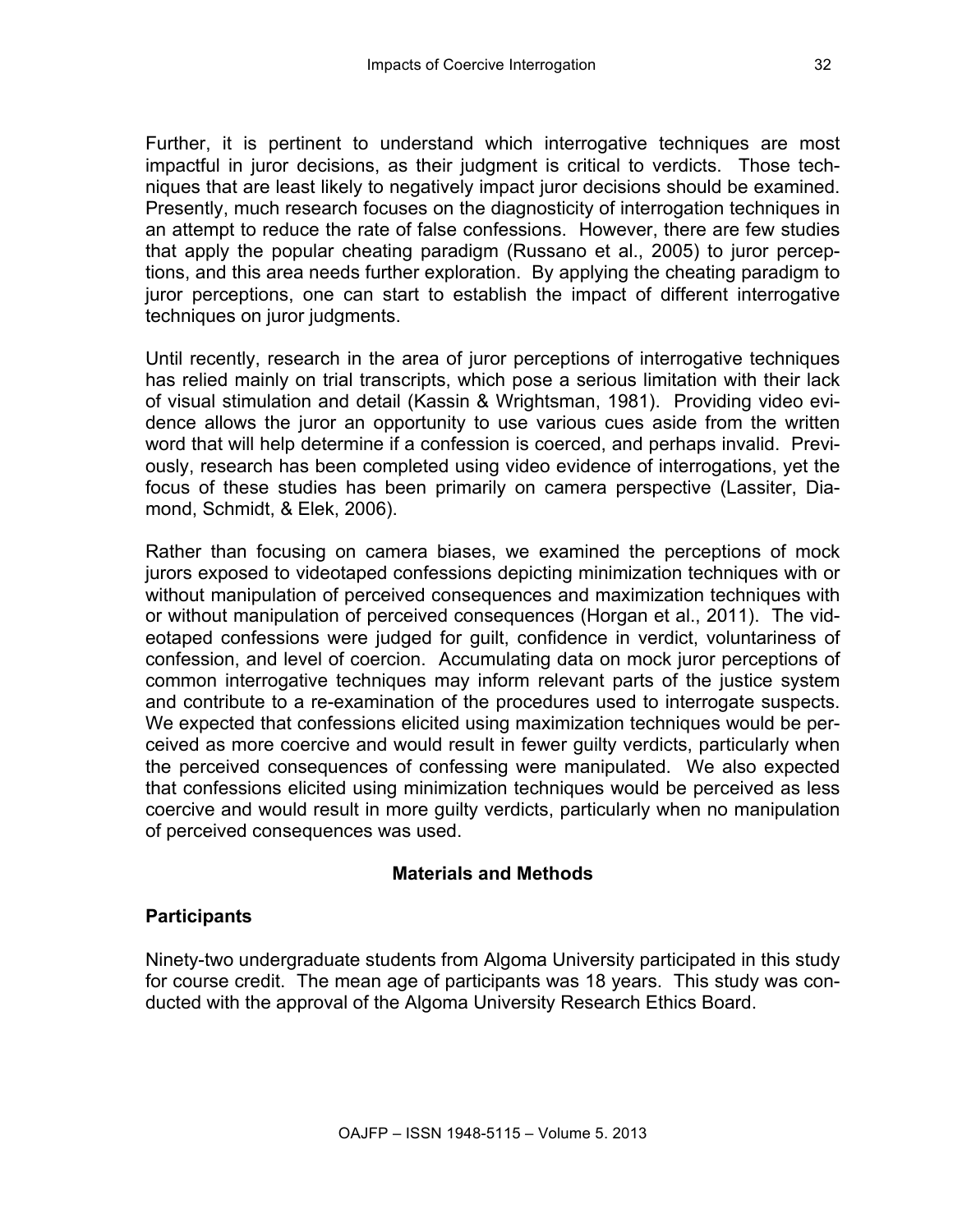#### **Design**

A 2 (minimization vs. maximization technique)  $\times$  2 (manipulation of perceived consequences vs. no manipulation of perceived consequences) between subjects factorial design was used.

#### **Materials**

**Stimulus materials.** Four mock interrogations were videotaped in an office setting. Following the Russano et al. (2005) paradigm, a Caucasian male student actor was accused of having cheated during an independent task, and academic disciplinary actions were threatened. Each video briefly introduced the cheating situation by a Caucasian male adult acting as professor, and proceeded to the interrogation in which four different techniques, similar to those in Horgan et al. (2011), were used. Each video included at least two interrogation techniques. Minimization techniques that manipulate perception of consequences included acts such as minimizing the seriousness of the offence, while maximization techniques that manipulate perception of consequences included exaggeration of consequences (Horgan et al., 2011). Minimization techniques that do not manipulate perception of consequences involved the use of a friendly demeanor, and maximization techniques that do not manipulate perception of consequences included interrogator overconfidence in guilt. Once the interrogation was complete, the student actor was asked to sign a confession statement that indicated that he had in fact shared information during a section meant for independent work (Horgan et al., 2011). The videos were approximately three minutes in length, and shot from an equal-focus camera perspective.

**Demographics questionnaire.** A brief demographics questionnaire was used to collect information regarding gender, age, and ethnicity.

**Dependent measures questionnaire.** The dependent measures questionnaire collected data on participant perceptions of the aforementioned interrogation styles. These questions included verdict (guilty or not guilty), probability that the suspect committed the crime, confidence in verdict, and how voluntary or coerced was the confession

### **Procedure**

Participants arrived at a computer lab and were asked to complete an informedconsent form. They were then randomly assigned to one of the four conditions (minimization techniques that manipulate perception of consequences ( $n = 24$ ), maximization techniques that manipulate perception of consequences ( $n = 24$ ), minimization techniques that do not manipulate perception of consequences (n = 24), and maximization techniques that do not manipulate perception of consequences (n = 24)). Once assigned, the participants were seated at individual computers, equipped with screen shields and headphones, and were shown the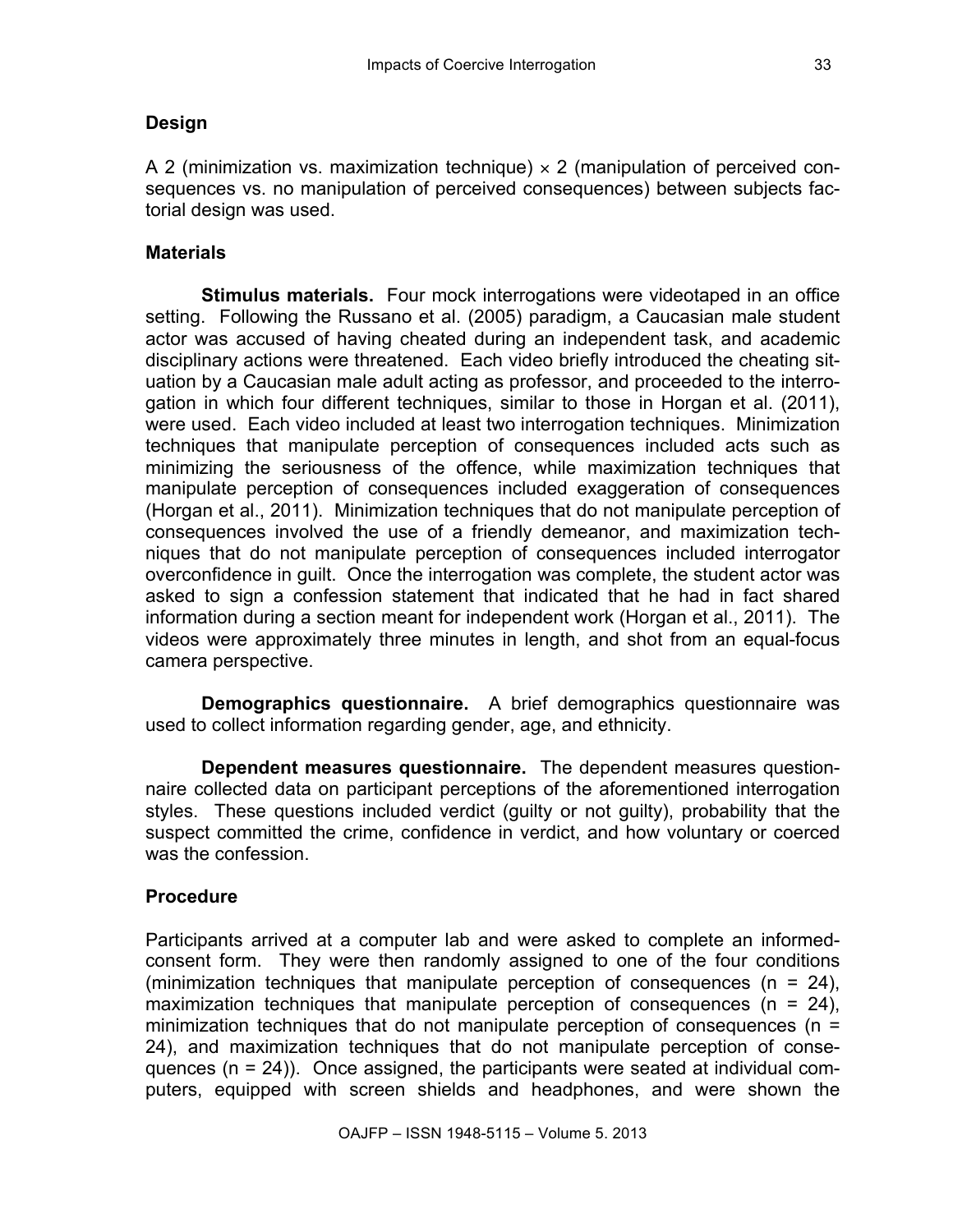assigned video. Once the video was complete, the demographic questionnaire and dependent measures questionnaire were distributed. Upon completing these materials, each participant received a debriefing form and was thanked for participating.

### **Results**

A factorial analysis of variance (ANOVA) was used to examine the effect of maximization and minimization techniques, as well as techniques that do or do not use manipulation of perceived consequences, on verdict, confidence in verdict, probability that the suspect committed the crime, and voluntariness of confession. An alpha level of  $p < 0.05$  was set for all statistical analyses.

# **Main Effects of Maximization / Minimization**

There was a statistically significant main effect of maximization and minimization interrogation techniques on voluntariness of confession. Specifically, participants found the scenarios portraying maximization techniques to be more coercive (*M* = 3.50, *SD* = 0.66) than the scenarios portraying minimization techniques (*M* = 3.11, *SD* = 0.77) [*F* (1, 88) = 6.91,  $p = 0.01$ ,  $\eta^2 = .07$ ]. There were no statistically significant effects on verdict,  $[F (1, 88) = 1.08, p > .05, \eta^2 = .01, N.S]$ , probability of commission [*F* (1, 90) = 0.34, *p* > .05, η² = .004, N.S], or confidence in verdict [*F* (1, 90)  $= 0.26$ ,  $p > .05$ ,  $p^2 = .003$ , N.S.

### **Main Effects of Manipulation / No Manipulation**

The level of manipulation in the scenarios significantly influenced confidence in verdicts  $[F (1, 88) = 4.45, p < .05, \eta^2 = .05]$ . Specifically, participants who viewed the interrogator use manipulation to achieve a confession were more confident in their verdicts ( $M = 5.80$ ,  $SD = 2.37$ ) than those who witnessed no manipulation ( $M =$ 4.65, *SD* 2.81). There were no statistically significant effects on verdict [*F* (1, 90) = 0.39, *p* > .05, η² = .004, N.S], probability of commission [*F* (1, 90) = 0.17, *p* > .05, η² = .002, N.S], or perceived coerciveness of confession [*F* (1, 90) = .72, *p* > .05, η² = .01, N.S].

### **Interactions and Other Effects**

No significant interactions were found. However, because the verdict decision was always the first decision made by participants regarding the scenarios, we thought that this initial decision may have impacted participants' following decisions. This initial decision may have resulted in a level of behavioral confirmation that impacted the remaining decisions. Therefore, we examined the impact of verdict decision on the remaining dependent variables. When verdict was applied as a dichotomous independent variable (guilty vs. not guilty), a number of significant results emerged. There was a main effect of verdict on perceptions of coerciveness in confessions [*F* (1, 84) = 8.37,  $p < 0.05$ ,  $\eta^2$  = .09]. Participants who judged the suspect as not guilty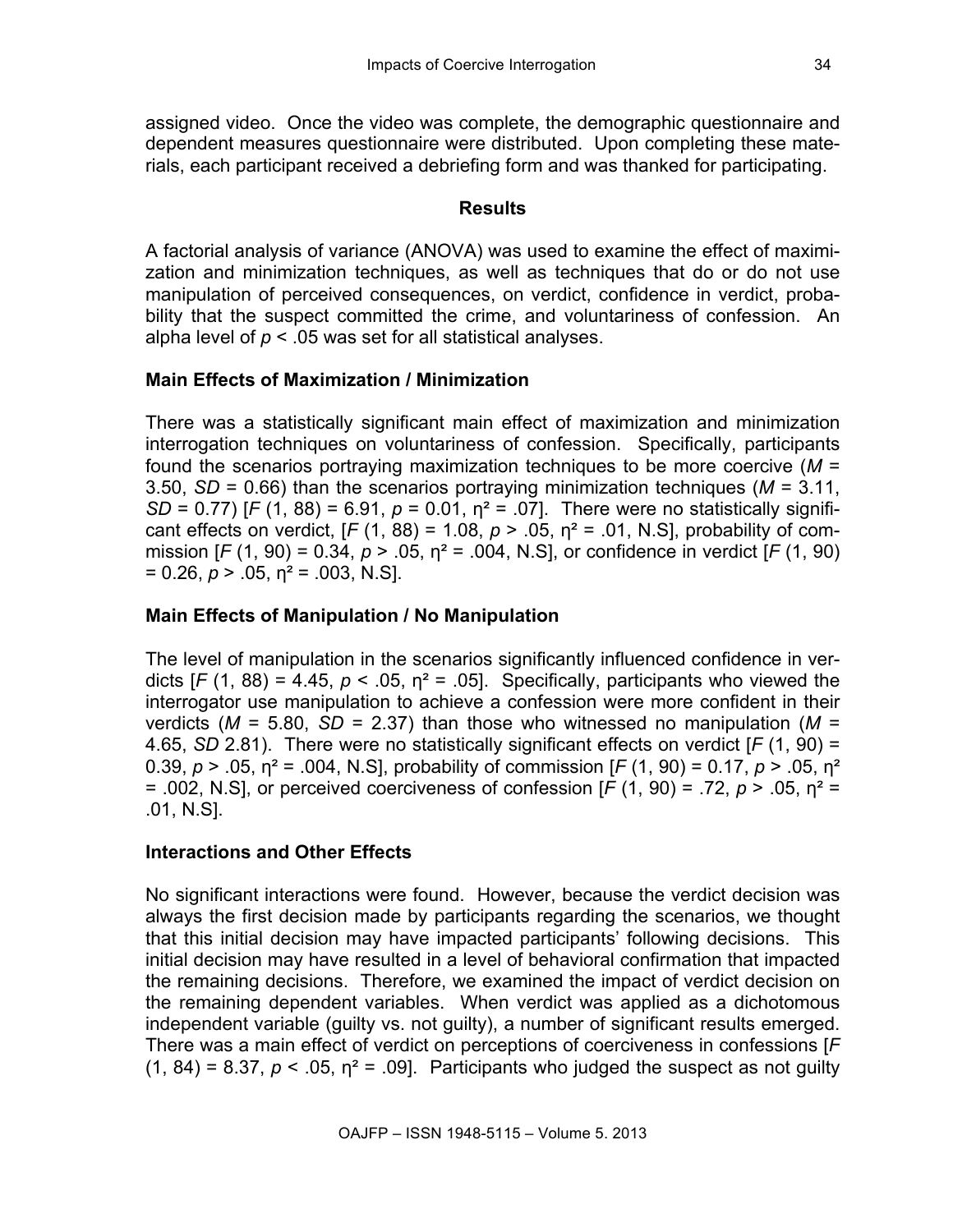(*M* = 3.45, *SD* = 0.67) were more likely to find the confession coerced than those who found the suspect guilty ( $M = 3.10$ ,  $SD = 0.79$ ).

There was also a significant interaction of verdict and technique [*F* (1, 84) = 5.06, *p*  $\leq$  .05,  $\eta^2$  = .06]. Post-hoc analysis using Tukey's HSD revealed that participants who found the suspect guilty in the maximization condition ( $M = 3.45$ ,  $SD = 0.67$ ) were more likely to judge the confession as coerced than those who viewed him as guilty in the minimization condition ( $M = 2.65$ ,  $SD = 0.70$ ) ( $p = .002$ ). As well, in the minimization condition, participants who found the suspect not guilty (*M* = 3.38, *SD* = 0.68) were more likely to find the confession coerced in comparison to those who judged him as guilty ( $M = 2.65$ ,  $SD = 0.70$ ) ( $p = .004$ ). Participants were also more likely to believe the confession was coerced when they found the suspect not guilty in the maximization condition ( $M = 3.54$ ,  $SD = 0.66$ ) rather than quilty in the minimization condition (*M* = 2.65, *SD* = 0.70) (*p* = .001).

There was also a main effect of verdict on confidence [*F* (1, 84) = 12.86, *p* < .05, η² = .13]. Participants who judged the suspect as guilty were more confident in their verdict ( $M = 6.31$ ,  $SD = 1.99$ ) than those who judged the suspect as not guilty ( $M =$ 4.34, *SD* = 2.81). The interaction between technique and verdict was approaching significance  $[F(1, 84) = 3.60, p = .06, \eta^2 = .04]$ , but Tukey's HSD post-hoc analyses revealed significant findings. When no manipulative techniques were viewed, participants were significantly more confident in a guilty verdict (*M* = 6.33, *SD* = 2.28) than in a not quilty verdict ( $M = 3.57$ ,  $SD = 2.62$ ) ( $p = .002$ ). Among those participants who judged the suspect as not guilty, those who viewed manipulation of consequences (*M* = 5.40, *SD* = 2.75) were significantly more confident in their verdict than those who viewed no manipulation of consequences (*M* = 3.57, *SD* = 2.62) (*p* = .04). Finally, participants who found the suspect guilty in the manipulation condition ( $M = 6.29$ ,  $SD = 1.76$ ) were more confident in that verdict than those who said not guilty in the no-manipulation condition ( $M = 3.57$ ,  $SD = 2.62$ ) ( $p = .001$ ).

### **Discussion**

It is important to understand if jurors are able to accurately discount coerced confessions when deciding on a verdict. The present research tested the hypothesis that interrogations using minimization techniques with no manipulation of perceived consequences would result in more guilty verdicts. In the past, studies have shown that, by excluding manipulation from the interrogation, suspects are more likely to give a true confession (Horgan et al., 2011). Based on such findings, one would presume that a potential juror would recognize these true confessions and judge accordingly. However, this hypothesis was not supported, and there were no significant differences in verdicts among the four conditions.

Nevertheless, maximization techniques were perceived as more coercive than minimization techniques. In previous studies examining juror perceptions, maximization and minimization techniques have been collapsed so that participants were exposed to both types of techniques in each scenario (Horgan et al., 2011). How-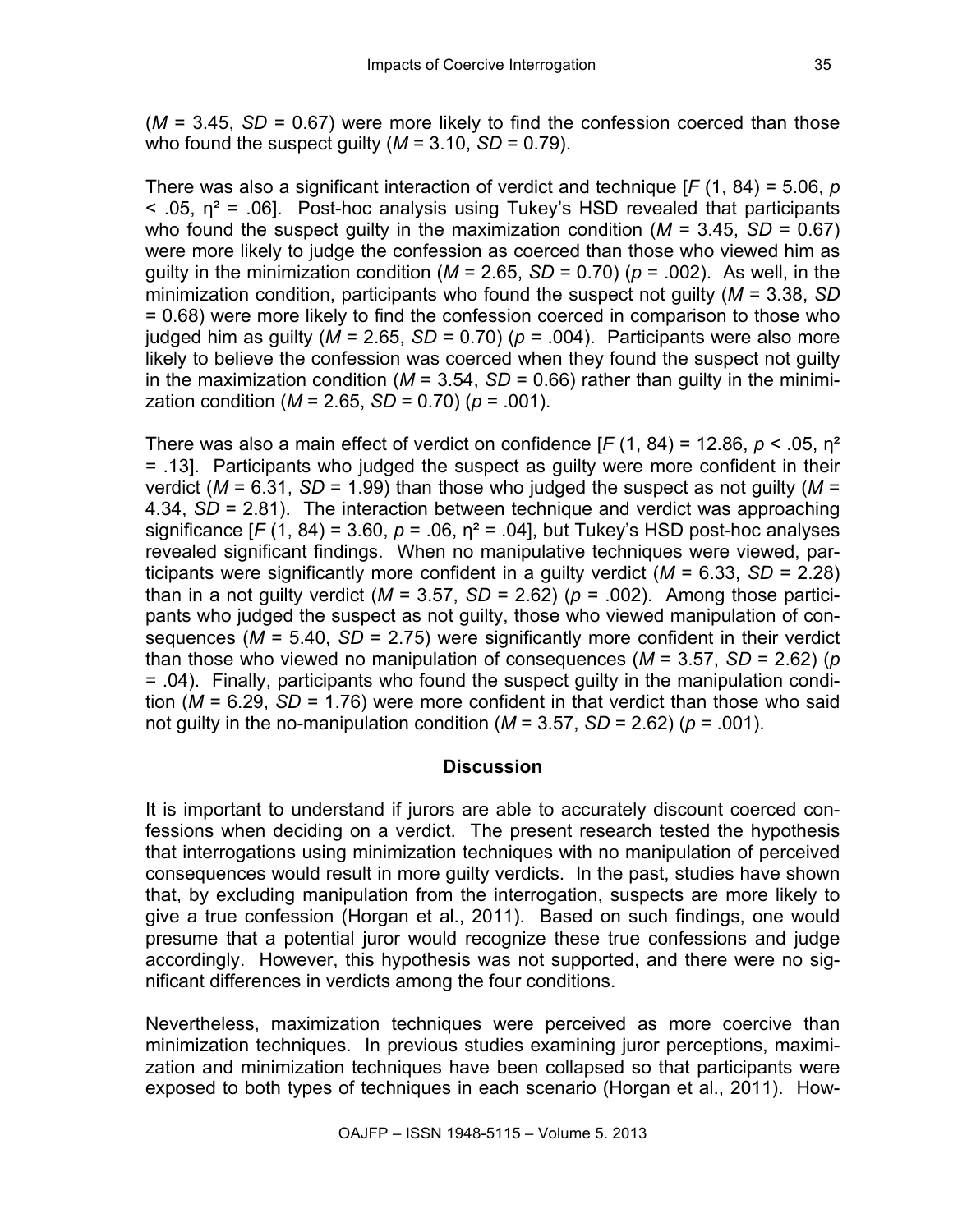ever, studies that elicit false confessions have shown both maximization and minimization techniques to be severely detrimental to the interrogative process (Kassin & Sukel, 1997; Russano et al., 2005). Past research has also shown that minimization and maximization techniques decrease juror confidence compared to when no techniques are used (Kassin & Wrightsman, 1980). Our results showed that participants were more confident in their verdicts when manipulation was used in comparison to when it wasn't. We used either minimization or maximization techniques in each condition and, unlike past studies, two conditions involved no manipulation of perceived consequences, which may account for the incongruity in findings. When participants judged the suspect as guilty, they may have felt that the pressure of manipulation caused a true confession to emerge, and thus were confident in the suspect's guilt. On the other hand, when the participants judged the suspect as not guilty, they may have viewed the manipulation as coercive and believed that the confession was false.

When we found no significant interactions, we surmised that perhaps participants' initial verdict decisions were impacting their subsequent reactions. We judged this a reasonable assumption based on findings by Kassin, Goldstein, and Savitsky (2003) and Narchet, Meissner, and Russano (2011), indicating that behavioral confirmation may be an issue. Thus, it seemed pertinent to use #verdict as a quasiindependent variable and apply it to confidence in verdicts and coerciveness of confessions. In doing so, we found that participants who judged the suspect as not guilty were more likely to perceive the confession as coerced and those who judged the suspect as guilty were more likely to perceive the confession as voluntary.

Additionally, participants who judged the suspect as guilty in the maximization conditions were more likely to believe that the confession was coerced than those who judged him as guilty in the minimization conditions. Consistent with past research, participants deem maximization techniques as more coercive than minimization techniques (Kassin & Wrightsman, 1980). This expected phenomenon may be due to the blatant aggressiveness of such techniques. This is particularly evident through the finding that participants who judged the suspect as not guilty in the maximization conditions thought that the confession was more coerced than those who judged the suspect as guilty in the minimization conditions. Although coercion was used in both conditions, participants perceived more coercion in maximization scenarios.

Participants were also more confident in guilty verdicts. Of particular interest, participants in the conditions without manipulation were more confident in identifying the suspect as guilty rather than not guilty. These findings may be due to the fundamental attribution error, as people are more willing to attribute another's behavior to dispositional rather than situational factors, and thus would neglect to see the influence of manipulative interrogation techniques and would be confident in the suspect's guilt. Perhaps without the obvious manipulation of consequences participants had no incentive to use situational pressures as an explanation for the sus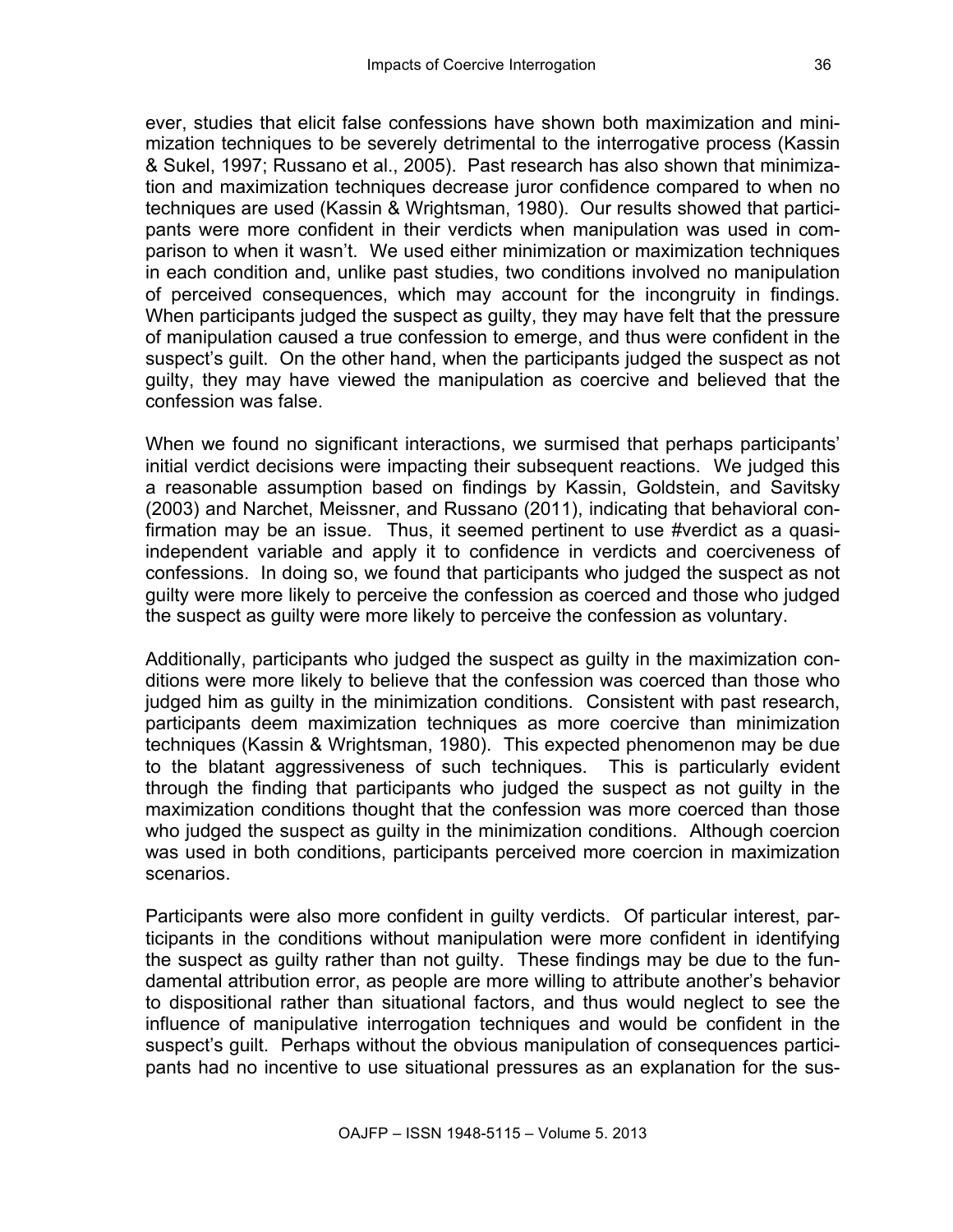pect's behavior and defaulted to a position that the confession was due to an aspect of the suspect, his guilt, rather than of the interrogation process.

Taken as a whole, our findings have numerous implications. By showing that individuals are confident in a guilty verdict, even when the confession arose due to manipulation, our results help to establish the danger in manipulating perceived consequences. As Horgan et al. (2011) exemplified, manipulation can easily elicit false confessions. Our data suggests that mock jurors are not always able to discount a coerced confession based on manipulated consequences. To our knowledge, this was the first empirical study to use the Russano et al. (2005) paradigm, as well as different levels of manipulation, to study mock juror perceptions through video stimuli. The importance of understanding which interrogation techniques lead to false confessions, and how this occurs, is extremely important. However, it may be equally important to further the research examining how potential decision makers (e.g. jurors) react to and perceive these techniques and confessions as their perceptions have impactful consequences in the justice system. Although preliminary, these findings are informative and require future replication and extension for a clear picture of the perceptions of interrogation techniques, false confessions, and the potential impacts of these perceptions.

These results may also be an indication of behavioral confirmation and it would be important to examine whether or not a previous judgment regarding a suspect confession impacts future judgments related to that confession. If perceptions of future decisions are biased due to behavioral confirmation processes, this could have important implication in how both how research in this area is conducted and how procedures in justice systems are structured. The sequence of procedures may have severe consequences on numerous judgments involving a suspect confession.

# **Acknowledgements**

This research was conducted at Algoma University and we would like to thank the university for the support and resources provided that enabled the successful completion of our study. Alyssa Garofalo, B. A., is currently in the Master's Program in Forensic Psychology at Carleton University. Paul Dupuis, Ph. D., is currently an Assistant Professor of Psychology at Algoma University.

Submitted November 24, 2012 . Accepted January 6, 2013.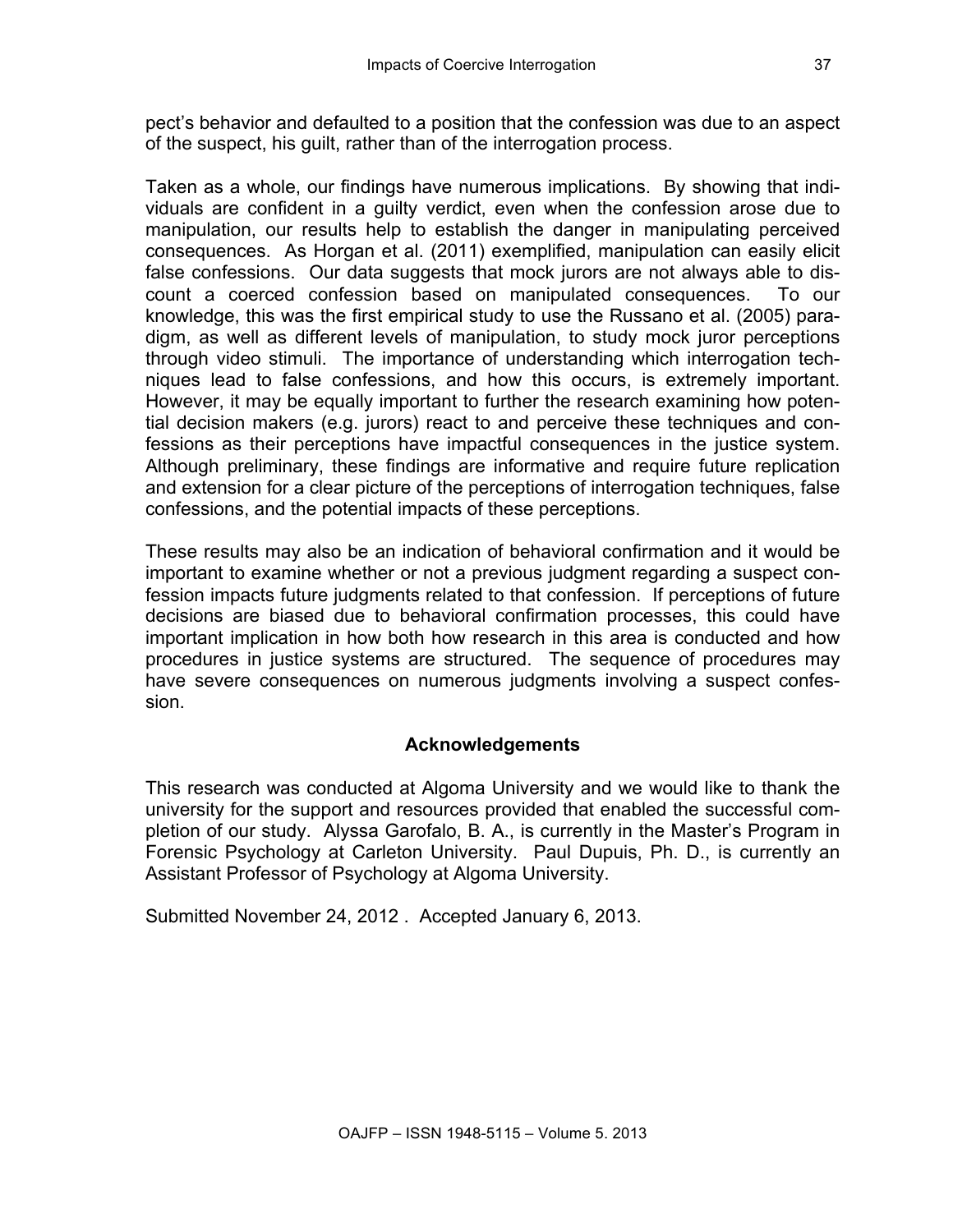#### **References**

- Horgan, A. J., Russano, M. B., Meissner, C. A., & Evans, J. R. (2011). Minimization and maximization techniques: Assessing the perceived consequences of confessing and confession diagnosticity. *Psychology, Crime, & Law*. Retrieved from http://works.bepress.com/ christian\_meissner/56
- Horselenberg, R., Merckelbach, H., & Josephs, S. (2003). Individual differences and false confessions: A conceptual replication of Kassin and Kiechel (1996). *Psychology, Crime, & Law, 8*, 1-8.
- Kassin, S. M., & Fong, C. T. (1999). "I'm innocent!": Effects of training on judgments of truth and deception in the interrogation room. *Law and Human Behavior, 23*, 499-516.
- Kassin, S. M., Goldstein, C. C., & Savitsky, K. (2003, April). Behavioral confirmation in the interrogation room: On the dangers of presuming guilt. *Law and Human Behavior, 27*, 187-203.
- Kassin, S. M., & Gudjonsson, G. H. (2004, November). The psychology of confessions: A review of the literature and issues. *Psychological Science in the Public Interest, 5*, 33-67. doi:10.1111/j.1529-1006.2004.00016.x
- Kassin, S. M., & Keichel, K. L. (1996). The social psychology of false confessions: Compliance, internalization, and confabulation. *Psychological Science, 7*, 125-128. doi:10.1111/j.1467-9280.1996.tb00344.x
- Kassin, S. M., & McNall, K. (1991). Police interrogations and confessions communicating promises and threats by pragmatic implication. *Law and Human Behavior*, *15*, 233-251.
- Kassin, S. M., Meissner, C. A., & Norwick, R. J. (2005). "I'd know a false confession if I saw one": A comparative study of college students and police investigators. *Law and Human Behavior, 29*, 211-227. doi:10.1007/s10979- 005-2416-9
- Kassin, S. M., & Neumann, K. (1997). On the power of confession evidence: An experimental test of the fundamental difference hypothesis. *Law and Human Behavior, 21*, 469-484.
- Kassin, S. M., & Sukel, H. (1997). Coerced confessions and the jury: An experimental test of the "harmless error" rule. *Law and Human Behavior, 21*, 27-46.
- Kassin, S. M., & Wrightsman, L. S. (1980). Prior confessions and mock juror verdicts. *Journal of Applied Social Psychology, 10*, 133-146.